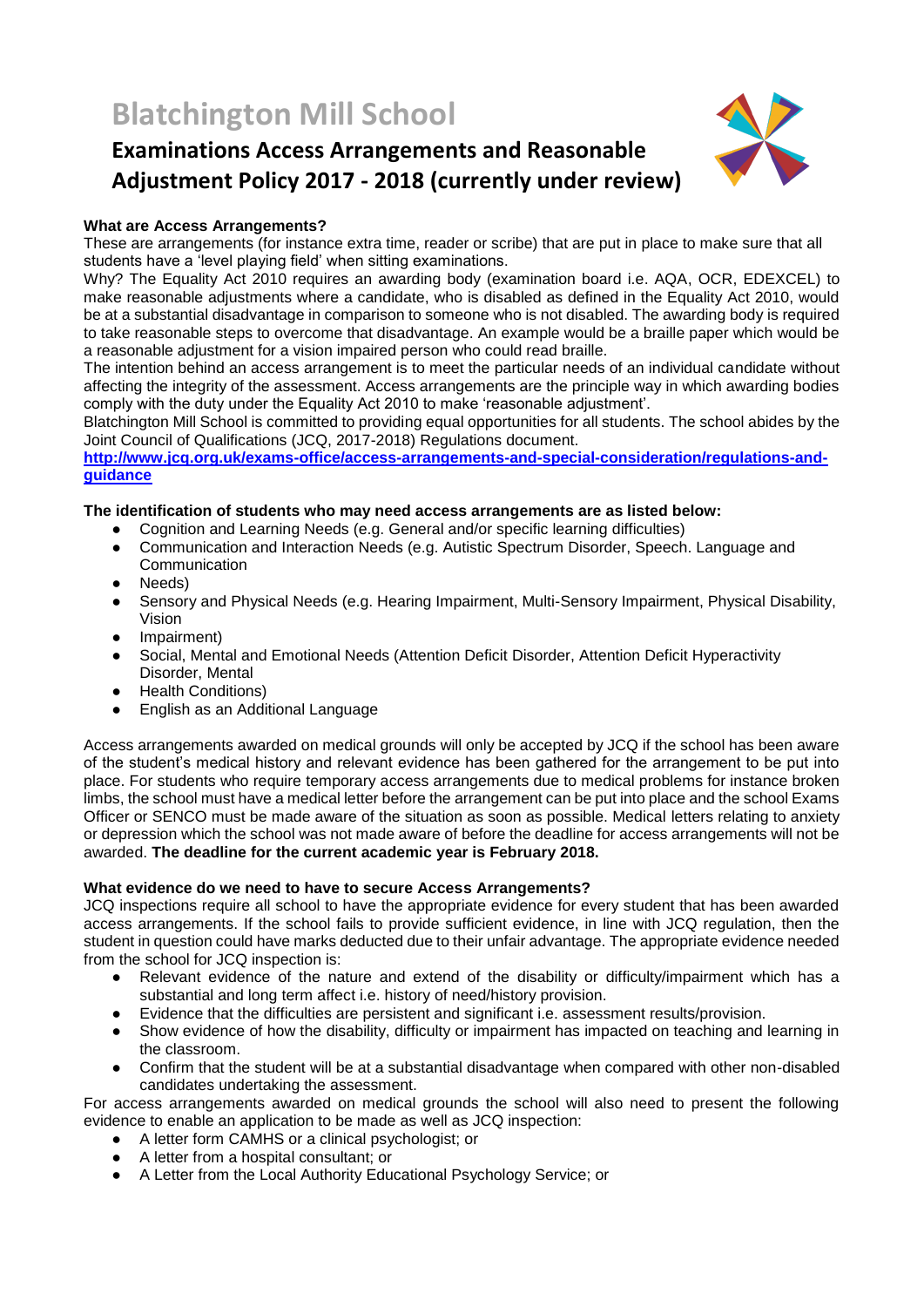- A letter from the Local Authority Sensory Needs Service; or
- A letter from a Speech and Language Therapist (SALT).

The school must be made aware of any on-going medical problems as soon as they have been diagnosed. If the school is not made aware of the student's medical history then an access arrangement cannot be put into place for public examinations. In cases when GP's provide medical letters for anxiety or depression, then the evidence must show that the school has been aware of this and has been working with the student to ensure that they are not at a disadvantage. If the school is unable to provide this evidence, then the Access Arrangement will not be awarded.

Access arrangements may vary due to the different demands in some subjects. If this is the case, then access arrangements may be awarded only for those subjects or adapted for those students who require arrangements for all subjects.

Where formal access arrangements are determined and agreed these become the 'normal way of working'. This means that the appropriate access arrangements should be taken into consideration in all internal and external assessments. An access arrangement must be the student's normal way of working in order for the application to comply with regulation. If a student chooses to continually not use their access arrangement, then the access arrangement will be removed for public examinations.

# **English as an Additional Language**

Up to 10% extra time may be awarded for students who have lived in the UK for less than three years, providing they arrived with no prior knowledge of English. English should not be spoken at home; the extra time is for the use of a bilingual dictionary. Due to the nature of set assessment objectives this provision will not be awarded in GCSE:

English Language, English Literature, Geography, History, and Religious Studies. Furthermore, extra time is not awarded for GCE.

#### **Assistive technologies**

Where possible students should work towards greater independence; scribes should only be considered when a student does not have sufficient word processing skills.

#### **Rest Breaks**

Supervised rest breaks must always be considered before making an application for extra time. To qualify for rest breaks medical evidence must be on file before the deadline 21st February 2018. Rest breaks are the appropriate provision for a range of difficulties including:

- Cognition and learning needs
- Communication and interaction needs
- A medical condition
- Sensory and physical needs
- Social, mental and emotional needs

#### **How are Access arrangements awarded?**

Students transferring from primary school with an EHCP plan will normally be eligible for access arrangements this will be discussed at the students' annual review.

Baseline assessments of students in year 7 are carried out at the beginning of term to test reading, spelling and writing speed. Using this data, students are identified who have standardised scores of 84 and below. Appropriate intervention and access arrangements for that academic year are discussed and put into place by the school's qualified Access Arrangement Assessor/SENCO.

A letter will be sent out to parents/guardians informing them of decisions; arrangements are agreed for each key stage. As children progress through school their profile can change and therefore, access arrangements will be awarded at each key stage to reflect the child's need at that time, in accordance with JCQ regulations. This may mean that a child may have an access arrangement in Year 7 but has improved and no longer requires this in Year 10.

#### **Who can assess and how are decisions made?**

The Head of Centre is responsible for appointing an Access Arrangement Assessor with the required level of competence. This must be an Education professional who holds Qualified Teacher Status (QTS) and has completed a Level 7 qualification in individual assessment, an HCPC registered Psychologist or a Specialist Teacher with a current SpLD Assessment Practicing Certificate. Schools are not obliged to accept private reports and will only work with practitioners where there is an established relationship; the practicing certificates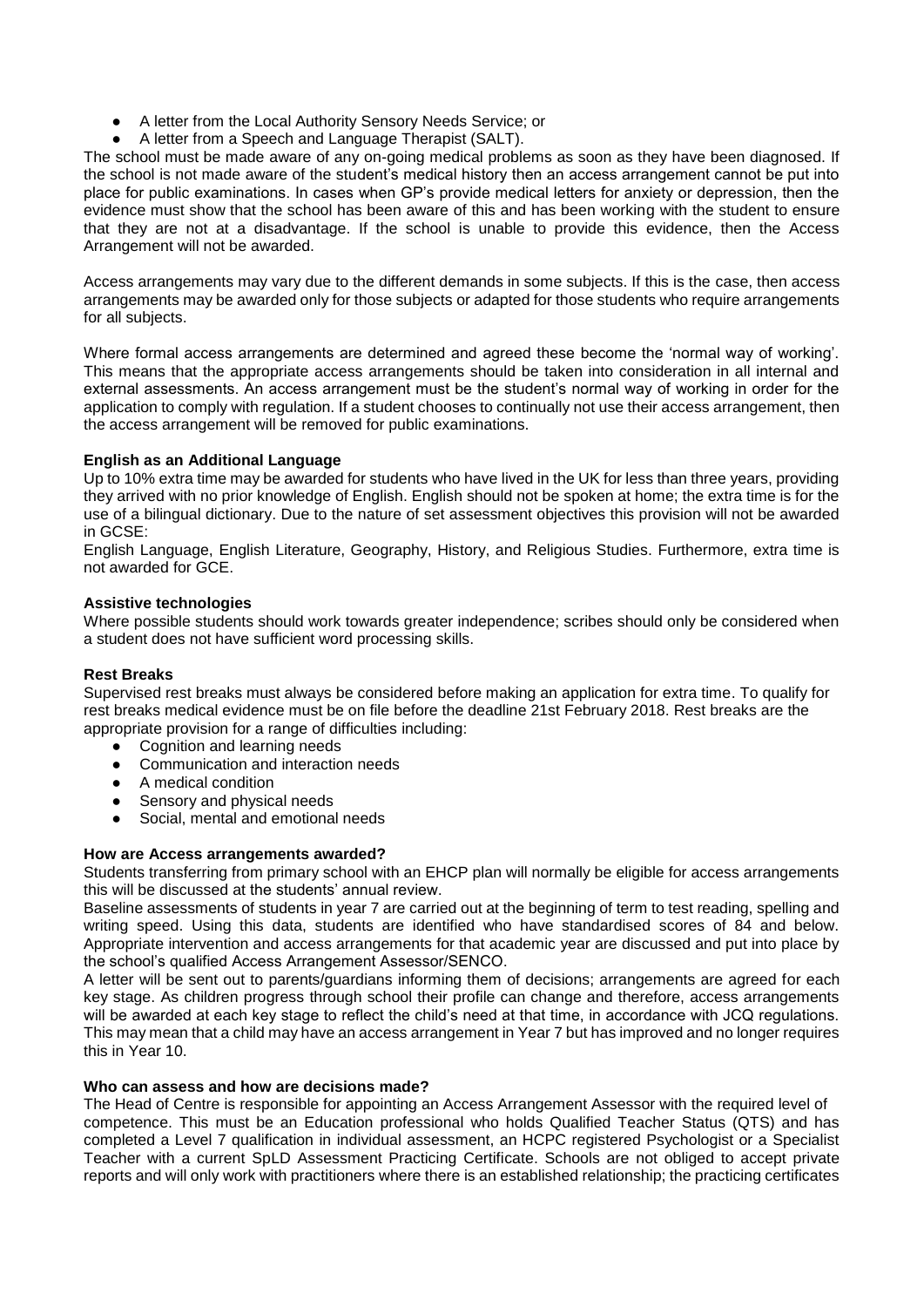of these professionals will be kept on file in preparation for JCQ inspection. Access arrangement assessments cannot be completed without JCQ's Form 8, section A and B first being completed by the school. This will only be done if in the school's opinion there is a sufficient history of need; this must be supported with the following data and evidence. Final decisions regarding access arrangements are made by the school; a diagnosis of a SpLD does not automatically mean an access arrangement will be awarded.

### **What is teacher evidence?**

Teachers need to demonstrate the student is not able to complete the classwork/assessments/ tests in the set/reasonable time or that the handwriting is illegible. Sample of questions asked: does the student have difficulty with the following:

- Completing tasks in lessons
- Running out of time in exams / timed assignments
- Writing speed
- Legibility of work
- Spelling
- The length of his/her work compared with peers
- Answering the exact question set
- Producing written work
- Written work matching his/her verbal ability
- Understanding and/or following instructions
- Handing in homework on time
- Other organisational skills
- Practical work or tasks
- Concentration in class

In order to support an arrangement, teachers must first explain how work has been differentiated to meet the needs of the student within the classroom, and provide details of Departmental interventions; sample work and current data.

Students in Year 12 and 13 who are new to the school will complete an application form, this will ask about SEN and any access arrangements awarded during their GCSE examinations. This information will be passed onto the Access Arrangement Assessor/ SENCO. Students must collect 'Form 8' from their previous school and will also have to have a copy of signed qualification by the person that applied for the access arrangement. Their information and evidence will be requested from their former school by the SEN administrator. Any further testing required will be carried out and the application processed using Access Arrangements Online. Continuing students at Blatchington Mill School will have appropriate testing/up-dates as necessary.

Once the necessary evidence has been gathered from teaching staff and/or medical professionals and appropriate tests have been administered, an application is made to JCQ and all examining boards who agree a suitable access arrangement for the student's need. Access Arrangements are agreed before an examination takes place. Allowing students with Special Educational Needs, disabilities or temporary injuries to access an assessment and show what they can do without changing the demands of the assessment.

#### **Support for students**

For students who have been awarded an access arrangement, there will be workshops run by the Access Arrangement Assessor/SENCO in order to confirm arrangements, trouble shoot any issues and ensure students know how to make the most of the arrangements that have been awarded.

#### **Use of a Laptop**

Laptop use is permitted when:

1. A specialist has recommended its use for a specific student and meets JCQ requirements, or it is part of the student's EHCP.

2. Students who have use of a lap top as their usual working method, should use this arrangement in curriculum based exams and assessments.

3. Students have first completed Lucid Exact typing speed test to ensure the

appropriate levels of speed and accuracy are in place.

4. Student's writing speed is significantly below average for their age and 25% extra time would not compensate for this deficit.

5. Student's writing is illegible and has been a persistent problem.

6. If it has been agreed that personal lap tops can be used in school, the responsibility of insuring personal laptops lies with parents/guardians.

7. The School does not provide personal laptop storage and this remains the students' responsibility.